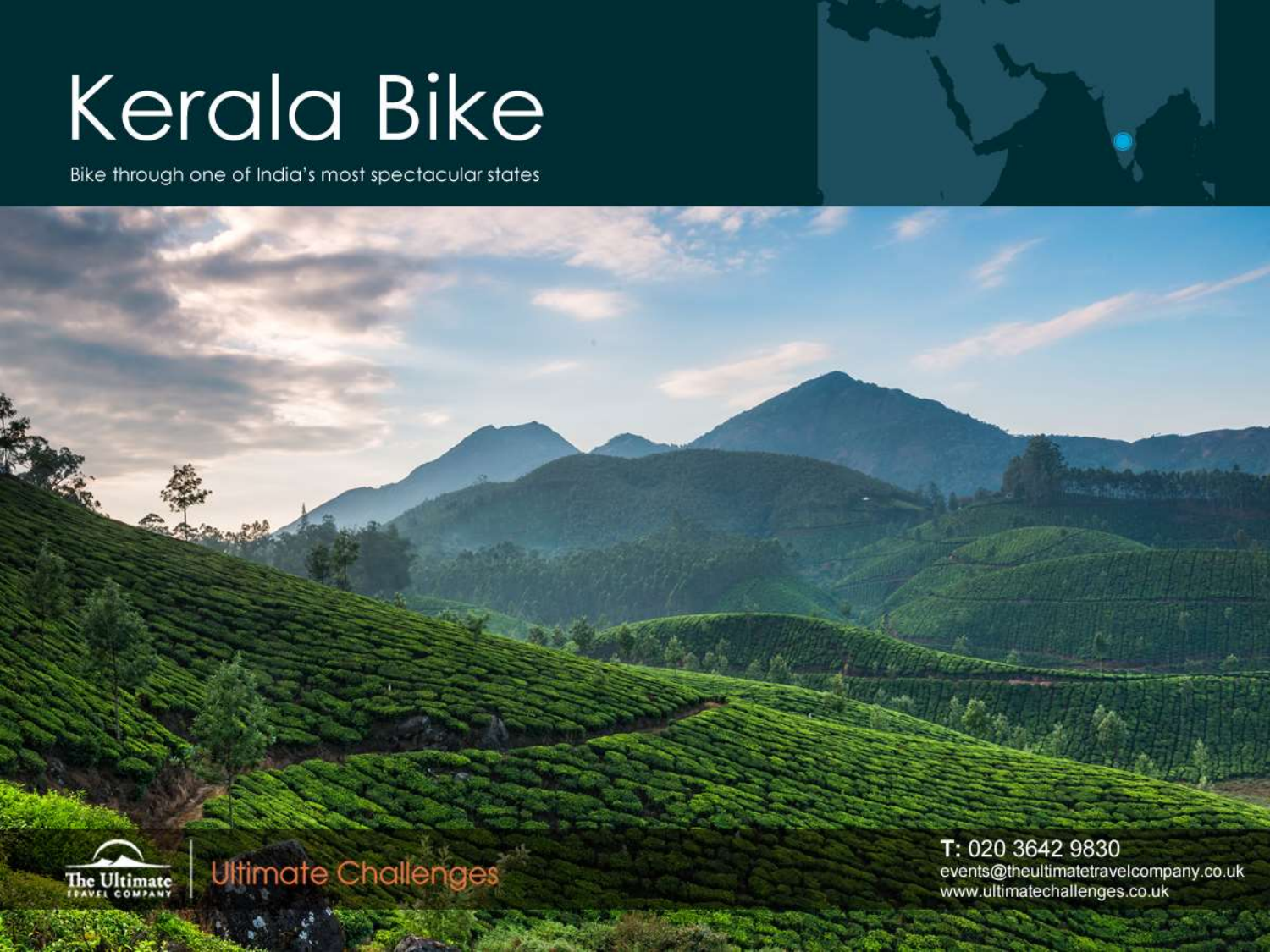## **Kerala Bike Challenge Cycle through the natural beauty of India**

To visit India is a visit to a living, breathing museum where the past exists comfortably beside the present. This superb bike challenge takes place in Kerala, one of the smallest states in India. The state stretches for about 360 miles along the Malabar Coast on the western side of the Indian peninsula.

Kerala has evolved a unique culture, and is a land of great natural beauty. From the majestic heights of the Western Ghats, the country undulates westward presenting a vista of silent valleys clothed in the richest green. We pass an outstanding variety of scenery over 340km, from the tropical forests of Western Ghats, fine wildlife sanctuaries and national parks.



Our biking route weaves its way through the Western Ghats, with slopes covered in wildflowers, we pass tea plantations, coconut farms, pine and bamboo forest which create a stunning patchwork of colours. At night we will camp under the stars and our ride finishes with a well earned rest on the beach.

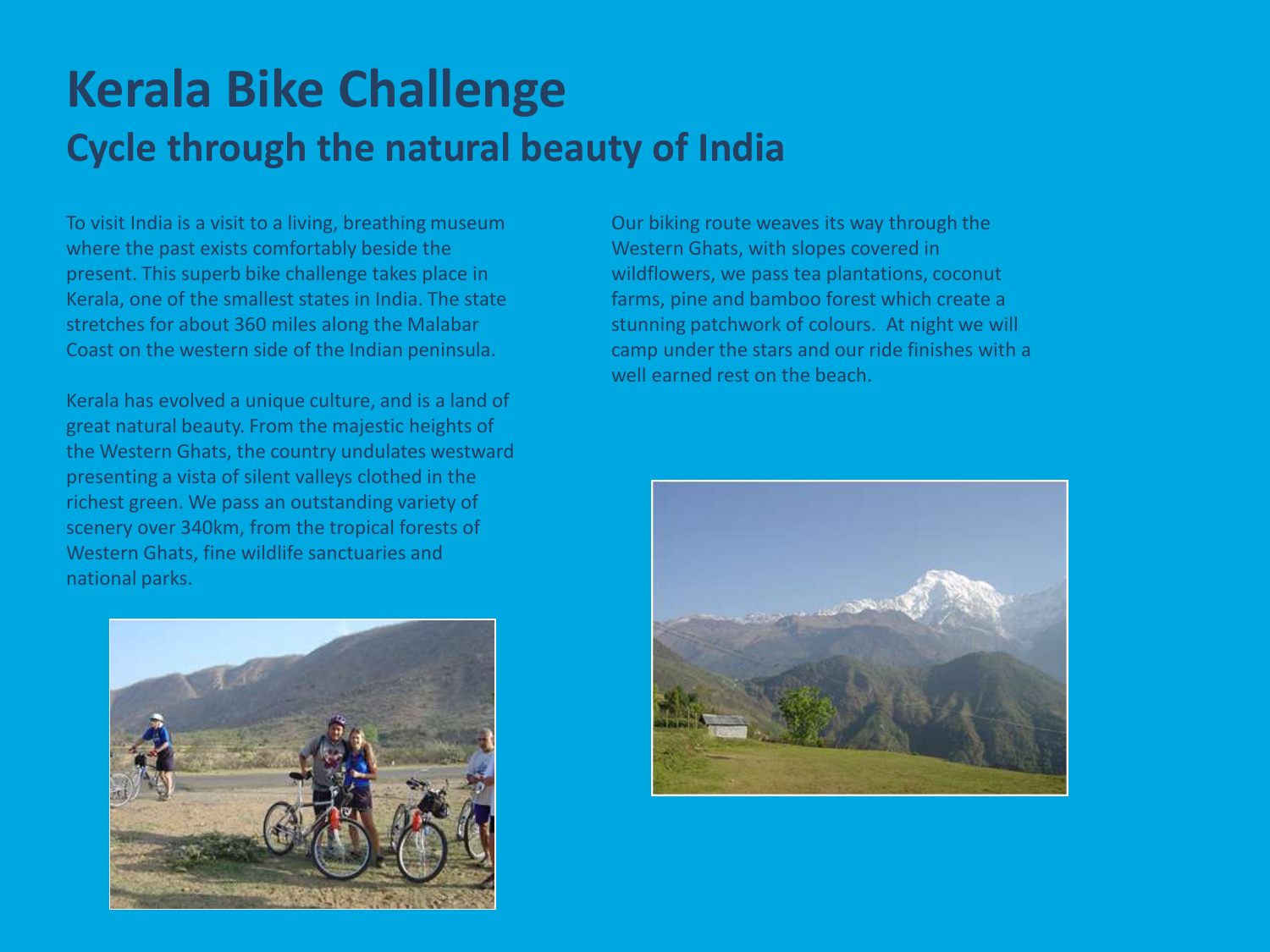### **Detailed itinerary**

**Day 1: Depart London** Depart London for a flight to India.

#### **Day 2: Arrive India**

We arrive at Kochi International airport with a garland welcome, assistance and transfer to hotel. After an early lunch, enjoy sightseeing of Kochi - an obscure fishing village that become the first European township in India, Kochi has an eventful and colourful history. Its reputation as a sea facing commercial town was such that Nicolas Conti, an Italian traveller of the Middle Ages remarked: 'If China is where you make your money, then Kochi surely is the place to spend it.' The town was shaped by the Portuguese, the Dutch and later the British. The result of these cultural influences is seen in the many examples of Indo European architecture that still exist here. Just before dinner we will have a full briefing about the bike challenge and spend time fitting our bikes.

#### **Day 3: Kochi to Parambikulam**

This morning we will transfer approx. 7hrs by road to Parambikulam via Sholayar and Valparai Tea Estates. The roads wind us through the stunning views of the Western Ghats and we will stop off en-route for lunch. Overnight Forest Lodge.

#### **Day 4: Parambikulam to Chinnar Wildlife Sanctuary to Marayoor 64km**

After breakfast our cycling challenge begins around 10km drive away at the Annamalai Wildlife Sanctuary, where Elephants and the Nilgiri Tahr (ibex) are often spotted. The first 30kms take us through the villages of Tamil Nadu passing paddy fields and coconut farms. We then enter Chinnar Sanctuary, famous for over 225 species of bird stopping off for lunch and then continuing our afternoon ride to our overnight camp spot.



#### **Day 5: Marayoor to Munnar 40km**

Today our ride continues through Kanthalloor village before reaching Anaimudo Shola National Park, the biggest Shola forest in India. It's a tough uphill rough trail to the some tea plantations and Kundula Dam. After lunch we ride into the Yellapatty valley. Our camp tonight is approx. 1hrs walk into the tea plantation with the most spectacular views of Tamil Nadi, the second highest peak in South India.

#### **Day 6: Munnar to Kailasapara 99km** A long day today. The ride is on rough jeep tracks winding through tea, coffee and pepper plantations and then passing small villages with a stunning view point at Munnar-Lockheart Gap. The final section of the day is on tarmac to Kailasapara Camp.

**Day 7: Kailasapara to Periyar 99km** After breakfast our ride continues through quiet village roads where we can see paddy fields and spice plantations . Today will be very undulating until we reach Periyar, our camp for tonight.